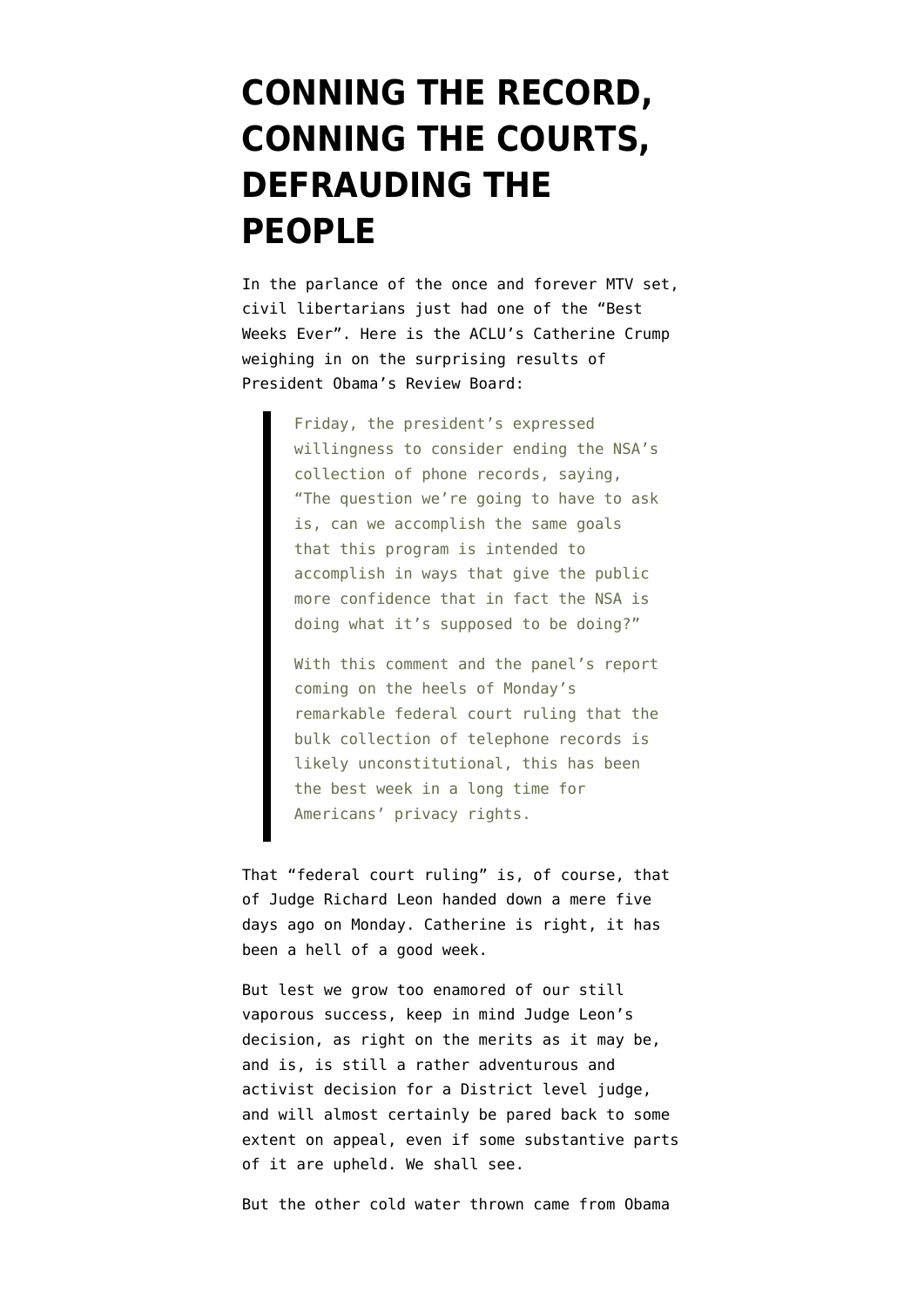himself when he gave a slippery and disingenuous press conference Friday. Here is the [New York](http://www.nytimes.com/2013/12/21/opinion/mr-obamas-disappointing-response.html?hp&rref=opinion) [Times this morning](http://www.nytimes.com/2013/12/21/opinion/mr-obamas-disappointing-response.html?hp&rref=opinion) capturing spot on the worthless lip service Barack Obama gave surveillance reform yesterday:

> By the time President Obama gave his news conference on Friday, there was really only one course to take on surveillance policy from an ethical, moral, constitutional and even political point of view. And that was to embrace the recommendations of his handpicked panel on government spying — and bills pending in Congress — to end the obvious excesses. He could have started by suspending the constitutionally questionable (and evidently pointless) collection of data on every phone call and email that Americans make.

He did not do any of that.

….

He kept returning to the idea that he might be willing to do more, but only to reassure the public "in light of the disclosures that have taken place."

In other words, he never intended to make the changes that his panel, many lawmakers and others, including this page, have advocated to correct the flaws in the government's surveillance policy had they not been revealed by Edward Snowden's leaks.

And that is why any actions that Mr. Obama may announce next month would certainly not be adequate. Congress has to rewrite the relevant passage in the Patriot Act that George W. Bush and then Mr. Obama claimed — in secret — as the justification for the data vacuuming.

Precisely. The NYT comes out and calls the dog a dog. If you read between the lines of this [Ken](http://www.latimes.com/nation/la-na-obama-nsa-20131221,0,2547562.story#axzz2o7f94xF9) [Dilanian report at the LA Times,](http://www.latimes.com/nation/la-na-obama-nsa-20131221,0,2547562.story#axzz2o7f94xF9) you get the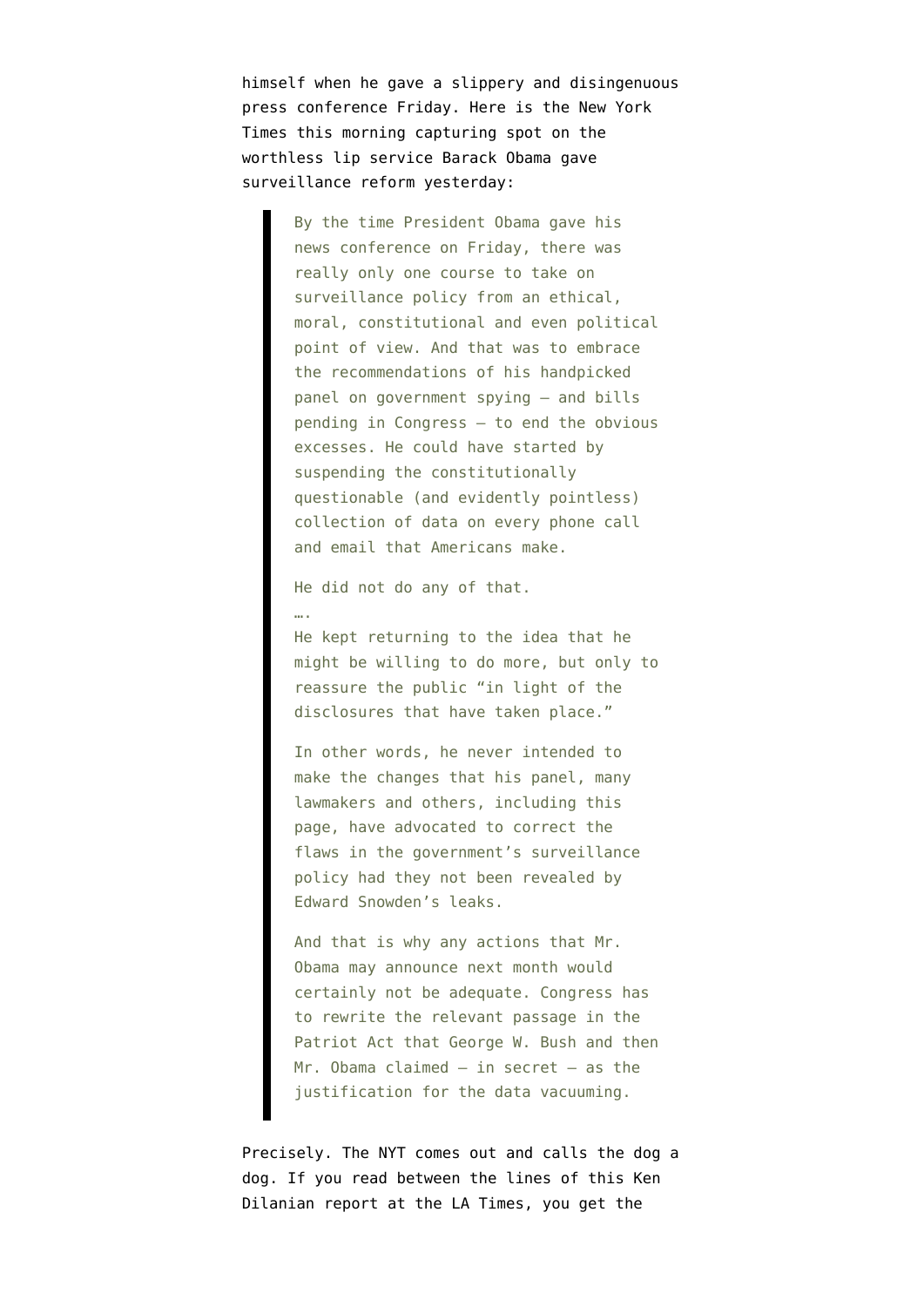same preview of the nothingburger President Obama is cooking up over the holidays. As Ken more directly said in [his tweet,](https://twitter.com/KenDilanianLAT/status/414395002417336320) "Obama poised to reject panel proposals on 702 and national security letters." Yes, indeed, count on it.

Which brings us to that which begets the title of this post: I Con The Record has made a Saturday before Christmas news dump. And a rather significant one to boot. Apparently because they were too cowardly to even do it in a Friday news dump. Which is par for the course of the Obama Administration, James Clapper and the American Intel Shop. Their raison de'etre appears to be keep America uninformed, terrorized and supplicant to their power grabs. Only a big time operator like Big Bad Terror Voodoo Daddy Clapper can keep us chilluns safe!

So, the dump today is [HERE in all its glory](http://icontherecord.tumblr.com/post/70683717031/dni-announces-the-declassification-of-the). From the PR portion of the "I Con" Tumblr post, they start off with Bush/Cheney Administration starting the "bulk" dragnet on October 4, 2001. Bet that is when it first was formalized, but the actual genesis was oh, maybe, September 12 or so. Remember, there were security daddies agitating for this long before September 11th.

Then the handcrafted Intel spin goes on to say this:

> Over time, the presidentially-authorized activities transitioned to the authority of the Foreign Intelligence Surveillance Act ("FISA"). The collection of communications content pursuant to presidential authorization ended in January 2007 when the U.S. Government transitioned the TSP to the authority of the FISA and under the orders of the Foreign Intelligence Surveillance Court ("FISC"). In August 2007, Congress enacted the Protect America Act ("PAA") as a temporary measure. The PAA, which expired in February 2008, was replaced by the FISA Amendments Act of 2008, which was enacted in July 2008 and remains in effect. Today, content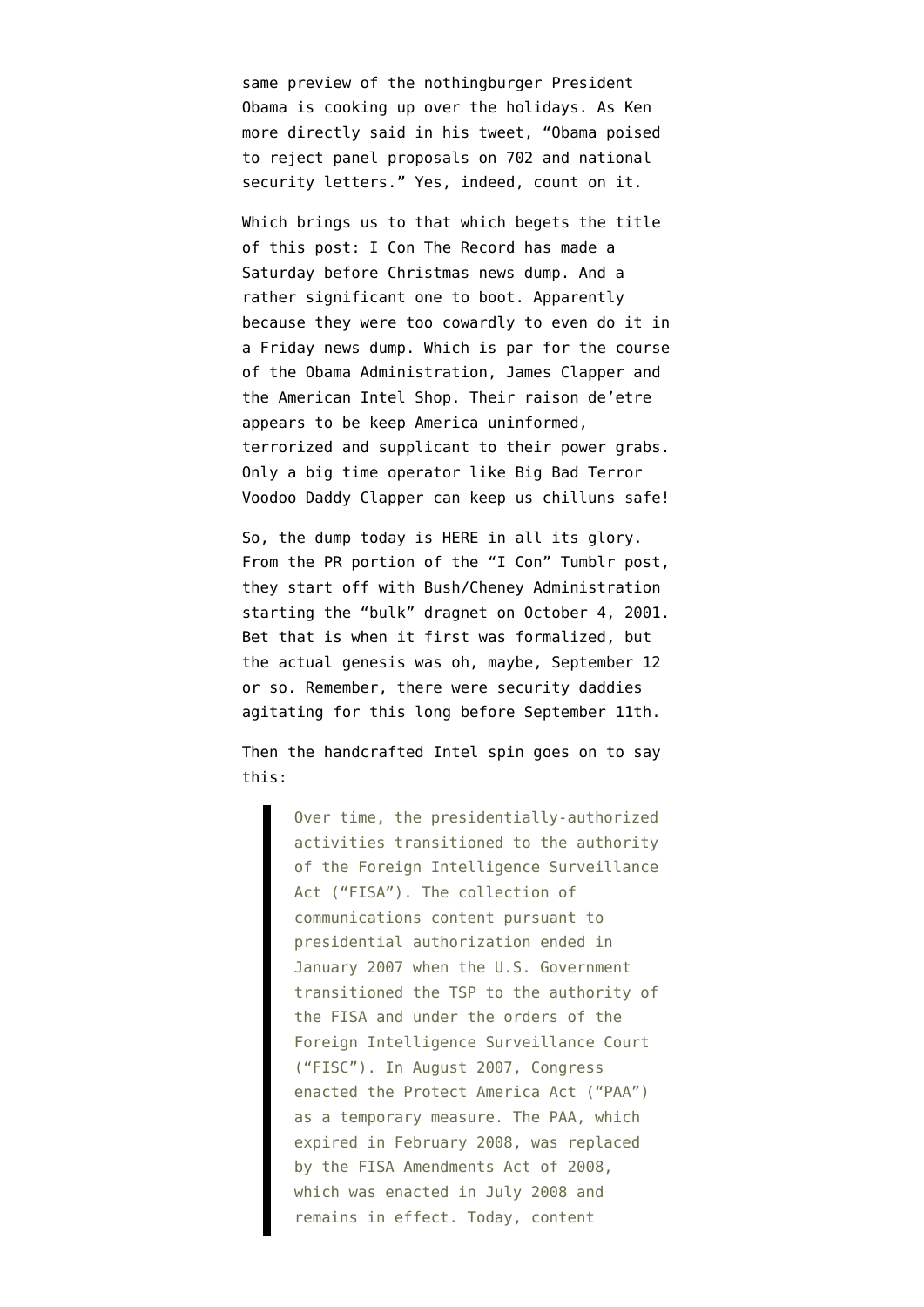collection is conducted pursuant to section 702 of FISA. The metadata activities also were transitioned to orders of the FISC. The bulk collection of telephony metadata transitioned to the authority of the FISA in May 2006 and is collected pursuant to section 501 of FISA. The bulk collection of Internet metadata was transitioned to the authority of the FISA in July 2004 and was collected pursuant to section 402 of FISA. In December 2011, the U.S. Government decided to not seek reauthorization of the bulk collection of Internet metadata.

After President Bush acknowledged the TSP in December 2005, two still-pending suits were filed in the Northern District of California against the United States and U.S. Government officials challenging alleged NSA activities authorized by President Bush after 9/11. In response the U.S. Government, through classified and unclassified declarations by the DNI and NSA, asserted the state secrets privilege and the DNI's authority under the National Security Act to protect intelligence sources and methods. Following the unauthorized and unlawful release of classified information about the Section 215 and Section 702 programs in June 2013, the Court directed the U.S. Government to explain the impact of declassification decisions since June 2013 on the national security issues in the case, as reflected in the U.S. Government's state secrets privilege assertion. The Court also ordered the U.S. Government to review for declassification all prior classified state secrets privilege and sources and methods declarations in the litigation, and to file redacted, unclassified versions of those documents with the Court.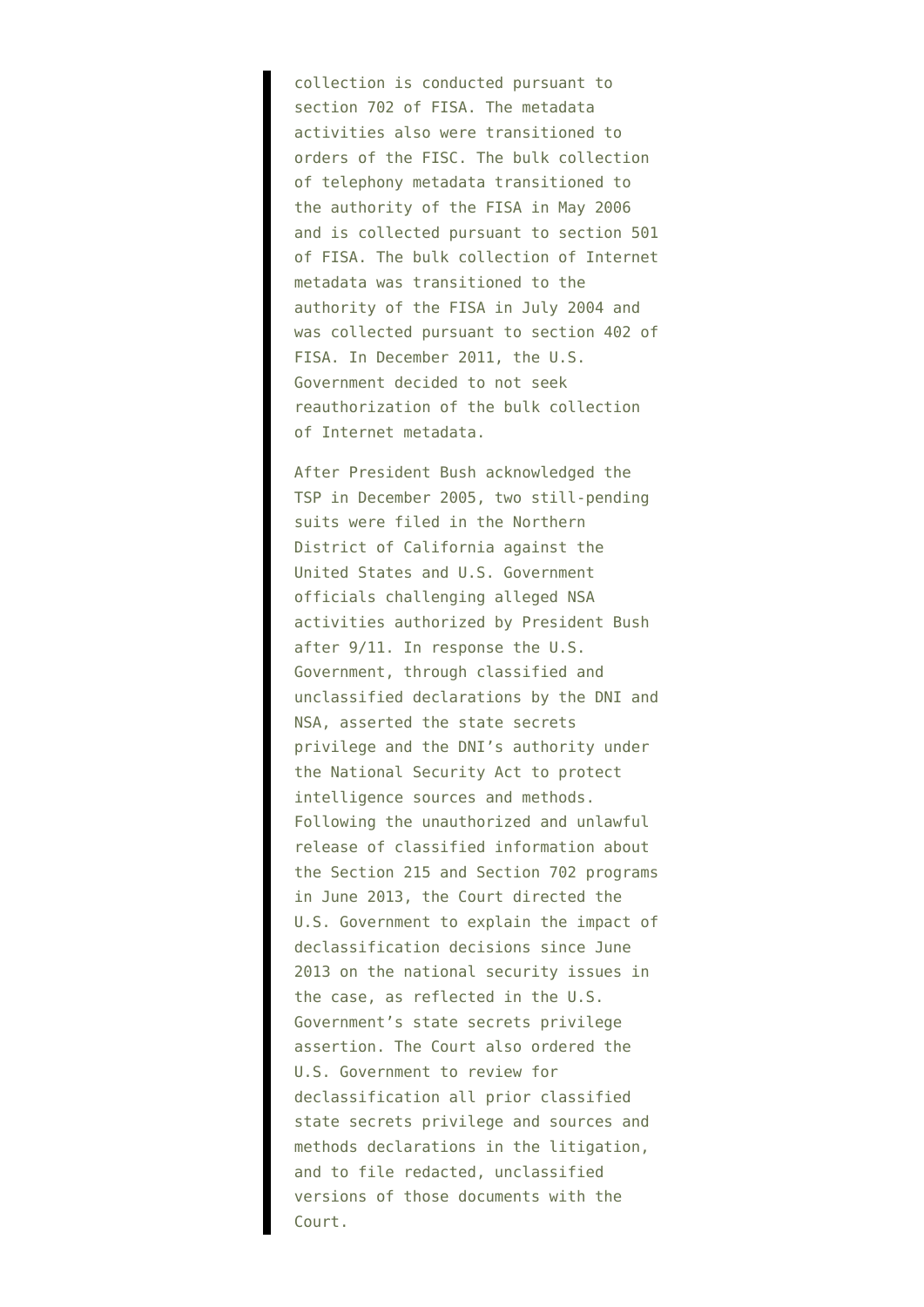This is merely an antiseptic version of the timeline of lies that has been relentlessly exposed by Marcy Wheeler right here on this blog, among other places. What is not included in the antiseptic, sandpapered spin is that the program was untethered from law completely and then "transitioned" to FISC after being exposed as such.

Oh, and lest anybody think this sudden disclosure today is out of the goodness of Clapper and Obama's hearts, it is not. As Trevor Timm of EFF notes, [most all of the "I Con"](https://twitter.com/trevortimm/status/414451817590689792) [releases](https://twitter.com/trevortimm/status/414451817590689792) have been made only after being forced to by relevant FOIA and other court victories and that this one in particular is mostly germinated by [EFF's court order \(and Vaughn](https://twitter.com/trevortimm/status/414449380658122753) [index\) obtained.](https://twitter.com/trevortimm/status/414449380658122753)

So, with that, behold the "I Con" release of ten different declarations previously filed and extant under seal in the *[Jewel](https://www.eff.org/cases/jewel)* and *[Shubert](https://www.eff.org/cases/shubert-v-bush)* cases. Much of the language in all is similar template affidavit language, which you expect from such filings if you have ever dealt with them. As for individual dissection, I will leave that for later and for discussion by all in comments.

The one common theme that I can discern from a scan of a couple of note is that there is no reason in the world minimally redacted versions such as these could not have been made public from the outset. No reason save for the conclusion that to do so would have been embarrassing to the Article II Executive Branch and would have lent credence to American citizens properly trying to exercise and protect their rights in the face of a lawless and constitutionally infirm assault by their own government. The declarations by Mike McConnell, James Clapper, Keith Alexander, Dennis Blair, Frances Fleisch and Deborah Bonanni display a level of too cute by a half duplicity that ought be grounds for sanctions.

The record has been conned. Our federal courts have been conned. All as the Snowden disclosures